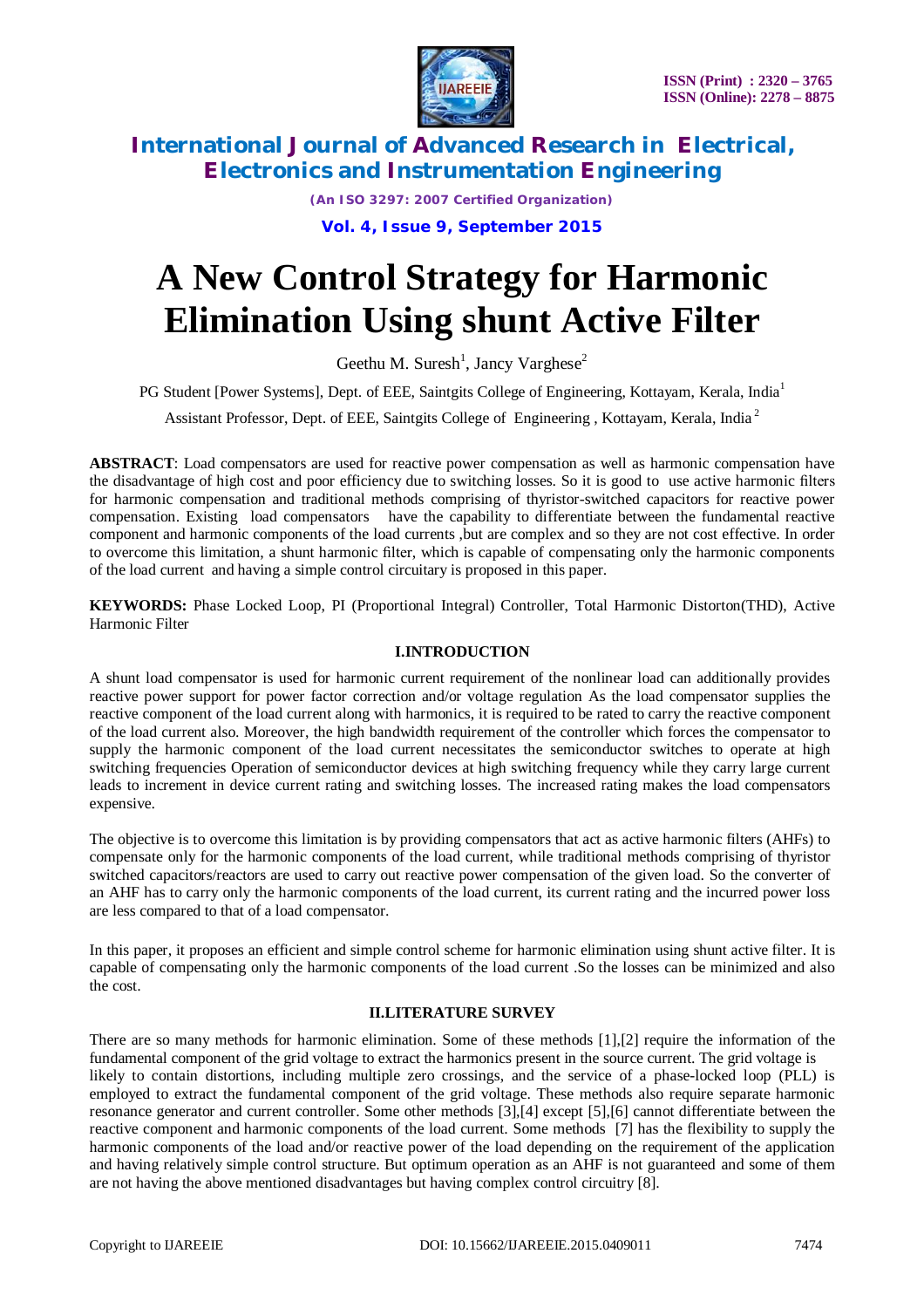

*(An ISO 3297: 2007 Certified Organization)*

**Vol. 4, Issue 9, September 2015**

### **III. METHODOLOGY**



**Fig 3.1: Schematic Block diagram of single phase Active Harmonic filter systems**

 $V_s$  and i<sub>s</sub> are respectively the grid voltage and grid current.  $V_{dc}$  is the DC link voltage. L is the series inductor. C is the DC link capacitor.  $i<sub>l</sub>$  is the filter current. The switching pulses to the semiconductor switches of the filter is generated as shown below.



**Fig 3.2:Carrier waveform (sawtooth), modulating waveform x, and gating signal**

When the modulating signal x  $(i_sR_s)$  is less than the sawtooth waveform, S3 and S4 are turned on, thereby making the output voltage of the converter to be  $-V_{dc}$ . When x is greater than the sawtooth waveform, S1 and S2 are turned on, and the output voltage of the converter is  $+V_{dc}$ .

#### **1.Conventional Method**



#### **Fig 3.3:Block diagram of the controller for the conventional single-phase load compensator system**

The dc link voltage  $V_{dc}$  is sensed and compared with the reference dc link voltage to generate the error between the controlled and reference functions. A PI con-troller processes this error signal to generate a reference signal V<sub>m</sub>. A symmetrical saw-tooth waveform whose peak is equal to that of the reference signal  $V_m$  is generated using an integrator with a reset and an adder. Modulating signal is  $i_s R_s$ . The grid current is in phase with the grid voltage and the reactive power requirement of the nonlinear load is not supplied by the grid. The aim of the modified controller is to relieve the burden of supplying the reactive power requirement of the load from the converter.  $V_{dc}^*$  is the reference DC link voltage.  $R_s$  is the gain of the current sensor.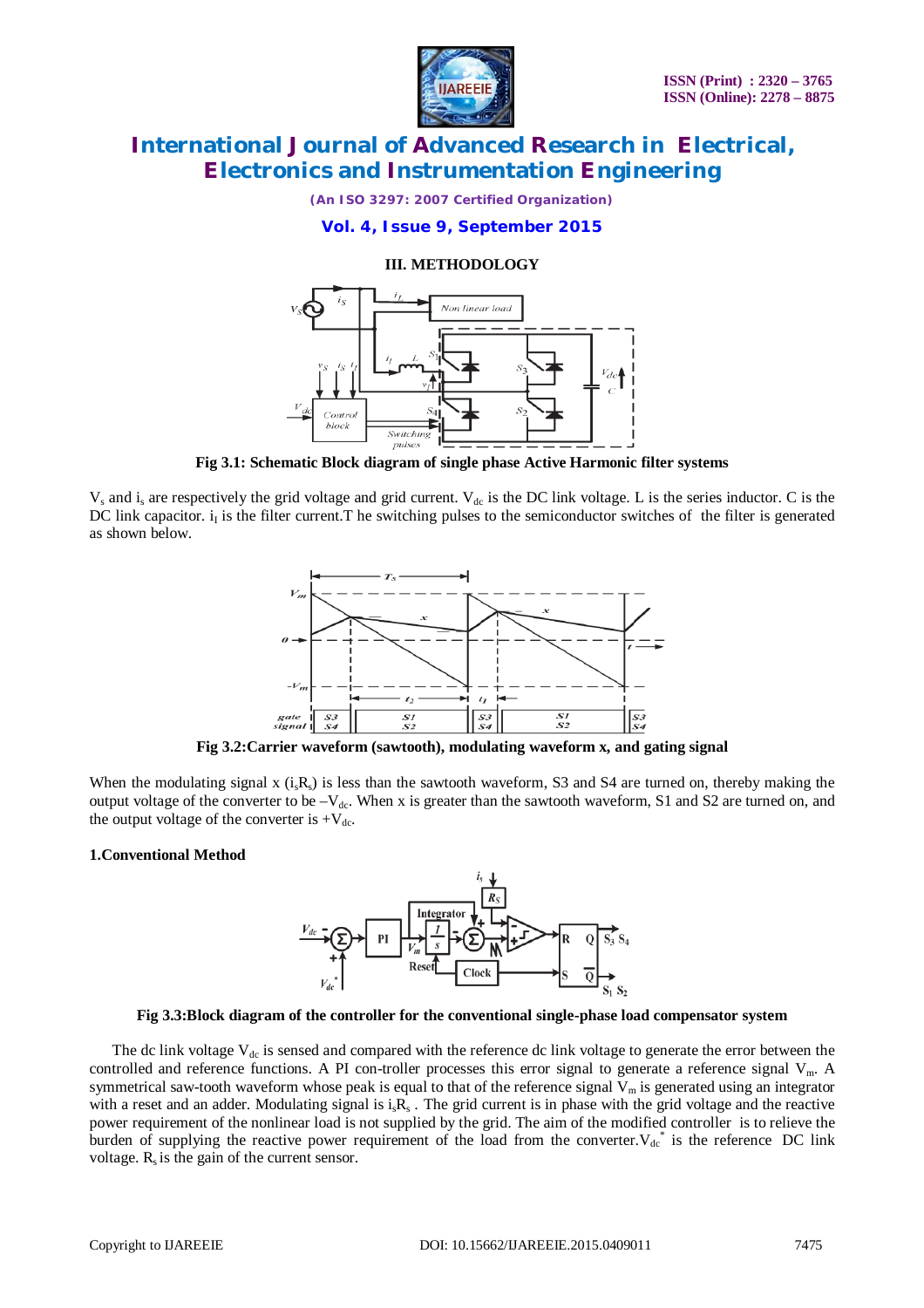

*(An ISO 3297: 2007 Certified Organization)*

**Vol. 4, Issue 9, September 2015**

**2.Existing Control Scheme**



**Fig 3.4: Block diagram of the controller for existing system**

Modulating signal changes to  $(i_s-i_{\text{pref}})R_s$ .  $i_{\text{pref}}$  is the reference value of reactive current to be supplied by the source. which is obtained by finding the value of emulated inductance L<sub>e</sub>. Which is the equivalent inductance of the Parallel combination of the non linear load and the filter. The grid current and grid voltage are not in phase. Also the additional loop makes a phase shift between the fundamental component of the grid current and converter output voltage. Now the burden of supplying the reactive power requirement of the non linear load is on the the grid not on the converter. Fig 3.5 shows the Schematic block diagram of the feedback loop which sets the value of the emulated inductance in existing method. $I_{II}$  is the fundamental component of filter current. $I_{IIpeak}$  is the peak value of the fundamental component of filter current.



**Fig 3.5: Schematic block diagram of the feedback loop which sets the value of the emulated inductance.**

#### **3. Modified Control Scheme**

In the new control scheme the circuit used to find the value of emulated inductance is changed. The new control circuit is simple compared to the existing one. Fig 2.6 shows the Schematic block diagram of the feedback loop which sets the value of the emulated inductance in the new control scheme.Q and  $Q_{ref}$  are respectively the actual and reference value of reactive current to be supplied by the source.



**Fig 3.6: Schematic block diagram of the feedback loop which sets the value of the emulated inductance.**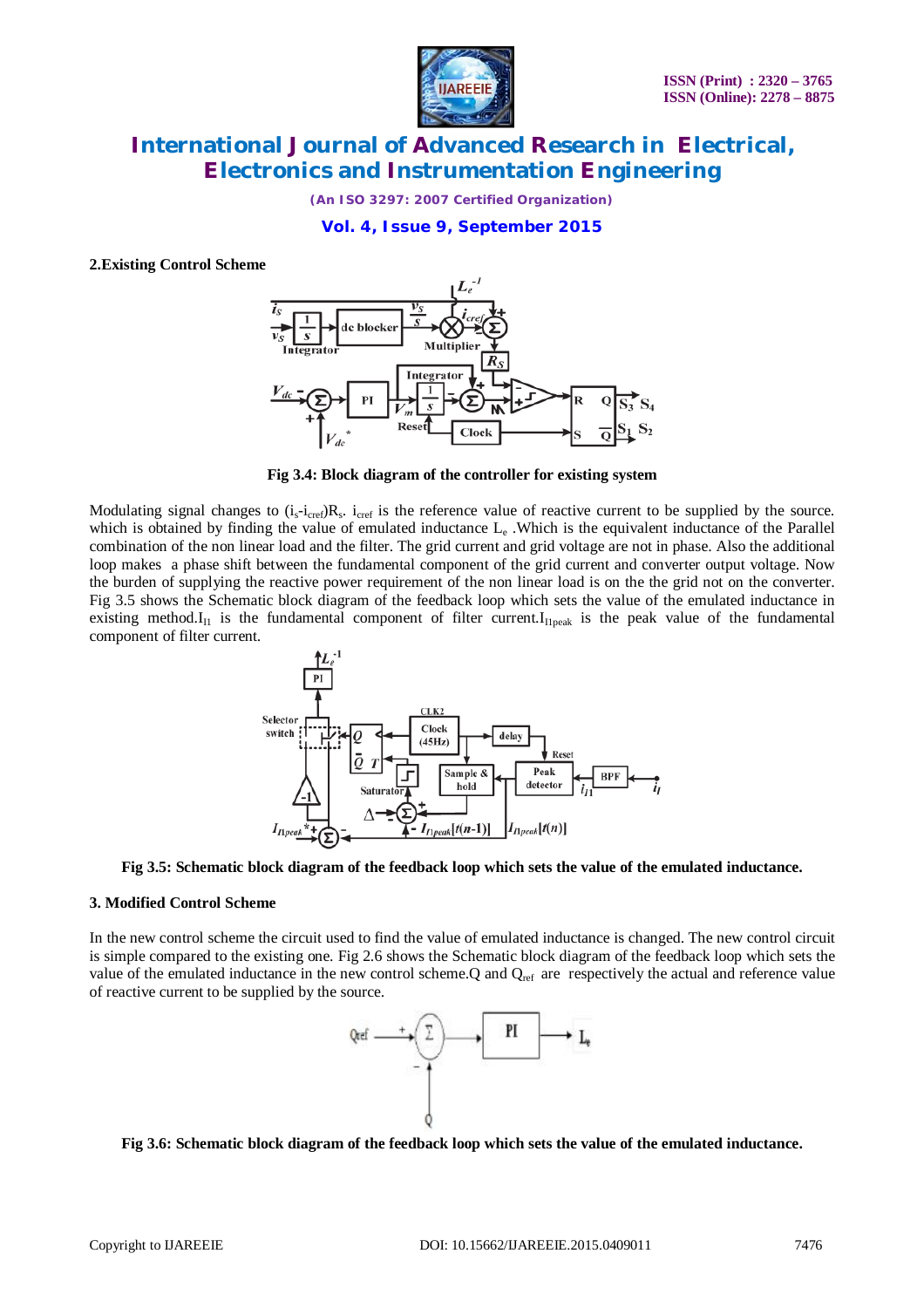

*(An ISO 3297: 2007 Certified Organization)*

**Vol. 4, Issue 9, September 2015**

### **IV. RESULT AND DISCUSSION**

Total Harmonic Distortion (THD) of source current and load current for the conventional method,Existing method and modified method are shown below. Comparison of the methods with and without using PI controller are also made.



**Fig 4.1: THD of source and load current for conventional method without PI Controller.**

Fig 4.1and 4.2 shows respectively the variation in total Harmonic distortion of source current (THD IS) and load current (thd IL) in conventional method with and without using PI controller.



**Fig 4.2: THD of source and load current for conventional method with PI Controller.**

From Fig 4.1 and 4.2 it is clear that introducing a PI controller can reduce the THD of source current and load current. This is same for the other two methods also.



**Fig 4.3: THD of source and load current for existing method without PI Controller.**

Fig 4.3and 4.4 shows respectively the variation in total Harmonic distortion of source current (THD IS) and load current (thd IL) in existing method with and without using PI controller.





Comparing fig 4.2 and 4.4 ,it is clear that existing method is capable of reducing the THD of load and source current.



**Fig 4.5: THD of source and load current for new method without PI Controller.**